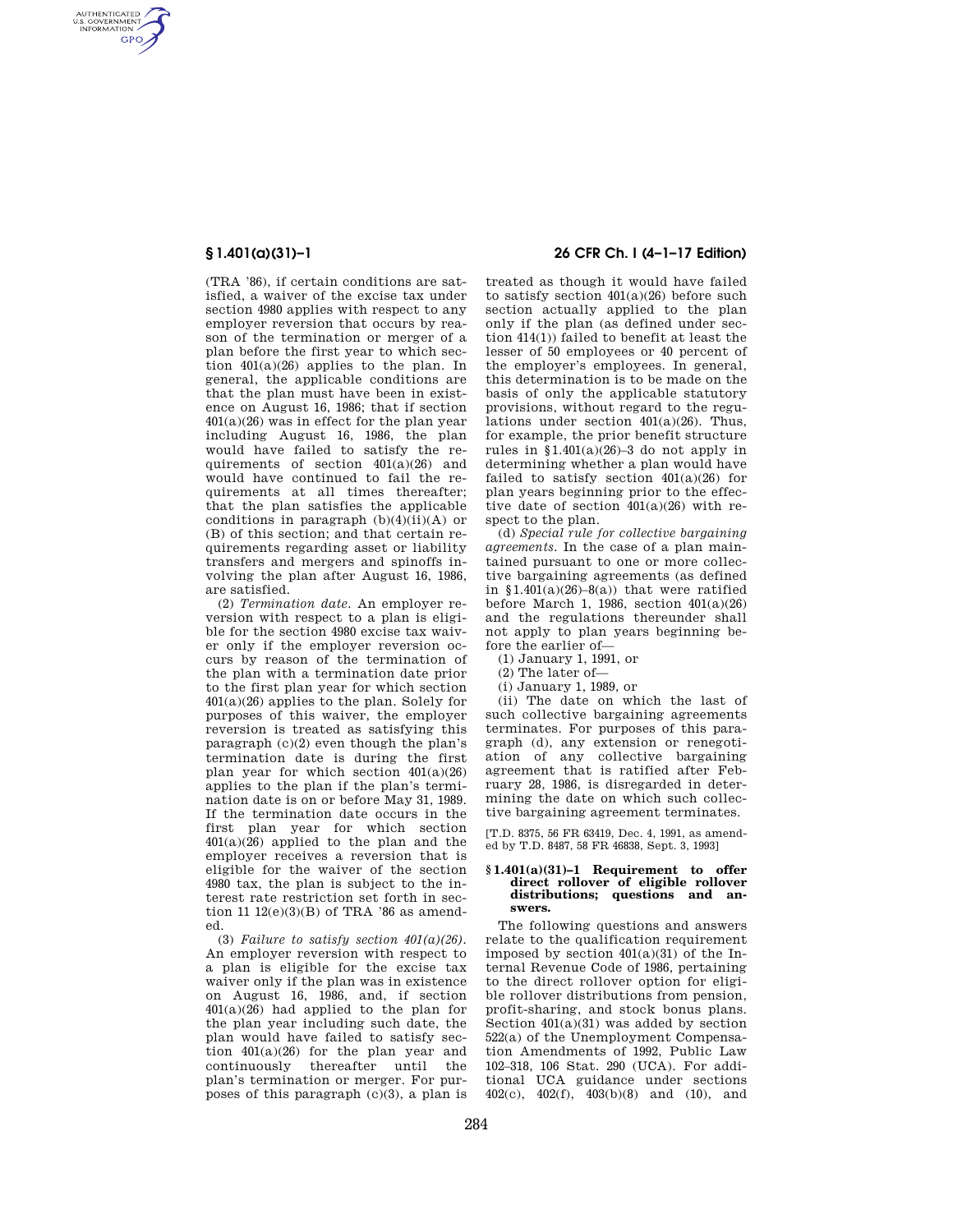3405(c), see §§1.402(c)–2, 1.402(f)–1, and 1.403(b)–7(b), and §31.3405(c)–1 of this chapter, respectively.

### LIST OF QUESTIONS

Q–1: What are the direct rollover requirements under section 401(a)(31)?

Q–2: Does section 401(a)(31) require that a qualified plan permit a direct rollover to be made to a qualified trust that is not part of a defined contribution plan?

Q–3: What is a *direct rollover* that satisfies section  $401(a)(31)$ , and how is it accomplished?

Q–4: Is providing a distributee with a check for delivery to an eligible retirement plan a reasonable means of accomplishing a direct rollover?

Q–5: Is an eligible rollover distribution that is paid to an eligible retirement plan in a direct rollover currently includible in gross income or subject to 20-percent withholding?

Q–6: What procedures may a plan administrator prescribe for electing a direct rollover, and what information may the plan administrator require a distributee to provide when electing a direct rollover?

Q–7: May the plan administrator treat a distributee as having made an election under a default procedure where the distributee does not affirmatively elect to make or not make a direct rollover within a certain time period?

Q–8: May the plan administrator establish a deadline after which the distributee may not revoke an election to make or not make a direct rollover?

Q–9: Must the plan administrator permit a distributee to elect to have a portion of an eligible rollover distribution paid to an eligible retirement plan in a direct rollover and to have the remainder of that distribution paid to the distributee?

Q–10: Must the plan administrator allow a distributee to divide an eligible rollover distribution into two or more separate distributions to be paid in direct rollovers to two or more eligible retirement plans?

Q–11: Will a plan satisfy section 401(a)(31) if the plan administrator does not permit a distributee to elect a direct rollover if his or her eligible rollover distributions during a year are reasonably expected to total less than \$200?

Q–12: Is a plan administrator permitted to treat a distributee's election to make or not make a direct rollover with respect to one payment in a series of periodic payments as applying to all subsequent payments in the series?

Q–13: Is the eligible retirement plan designated by a distributee to receive a direct rollover distribution required to accept the distribution?

Q–14. If a plan accepts an invalid rollover contribution, whether or not as a direct rollover, how will the contribution be treated for purposes of applying the qualification requirements of section 401(a) or 403(a) to the

plan? Q–15: For purposes of applying the plan qualification requirements of section 401(a), is an eligible rollover distribution that is paid to an eligible retirement plan in a direct rollover a distribution and rollover or is it a transfer of assets and liabilities?

Q–16: Must a direct rollover option be provided for an eligible rollover distribution that is in the form of a plan loan offset amount?

Q–17: Must a direct rollover option be provided for an eligible rollover distribution from a qualified plan distributed annuity contract?

Q–18: What assumptions may a plan administrator make regarding whether a benefit is an eligible rollover distribution?

Q–19: When must a qualified plan be amended to comply with section 401(a)(31)?

### QUESTIONS AND ANSWERS

Q–1: What are the direct rollover requirements under section 401(a)(31)?

A–1: (a) *General rule.* To satisfy section 401(a)(31), added by UCA, a plan must provide that if the distributee of any eligible rollover distribution elects to have the distribution paid directly to an eligible retirement plan, and specifies the eligible retirement plan to which the distribution is to be paid, then the distribution will be paid to that eligible retirement plan in a direct rollover described in Q&A–3 of this section. Thus, the plan must give the distributee the option of having his or her distribution paid in a direct rollover to an eligible retirement plan specified by the distributee. For purposes of section  $401(a)(31)$  and this section, eligible rollover distribution has the meaning set forth in section 402(c)(4) and §1.402(c)–2, Q&A–3 through Q&A–10 and Q&A–14, except as otherwise provided in Q&A–2 of this section, eligible retirement plan has the meaning set forth in section  $402(c)(8)(B)$  and  $$1.402(c)-2, Q&A-2.$ 

(b) *Related Internal Revenue Code provisions*—(1) *Mandatory withholding.* If a distributee of an eligible rollover distribution does not elect to have the eligible rollover distribution paid directly from the plan to an eligible retirement plan in a direct rollover under section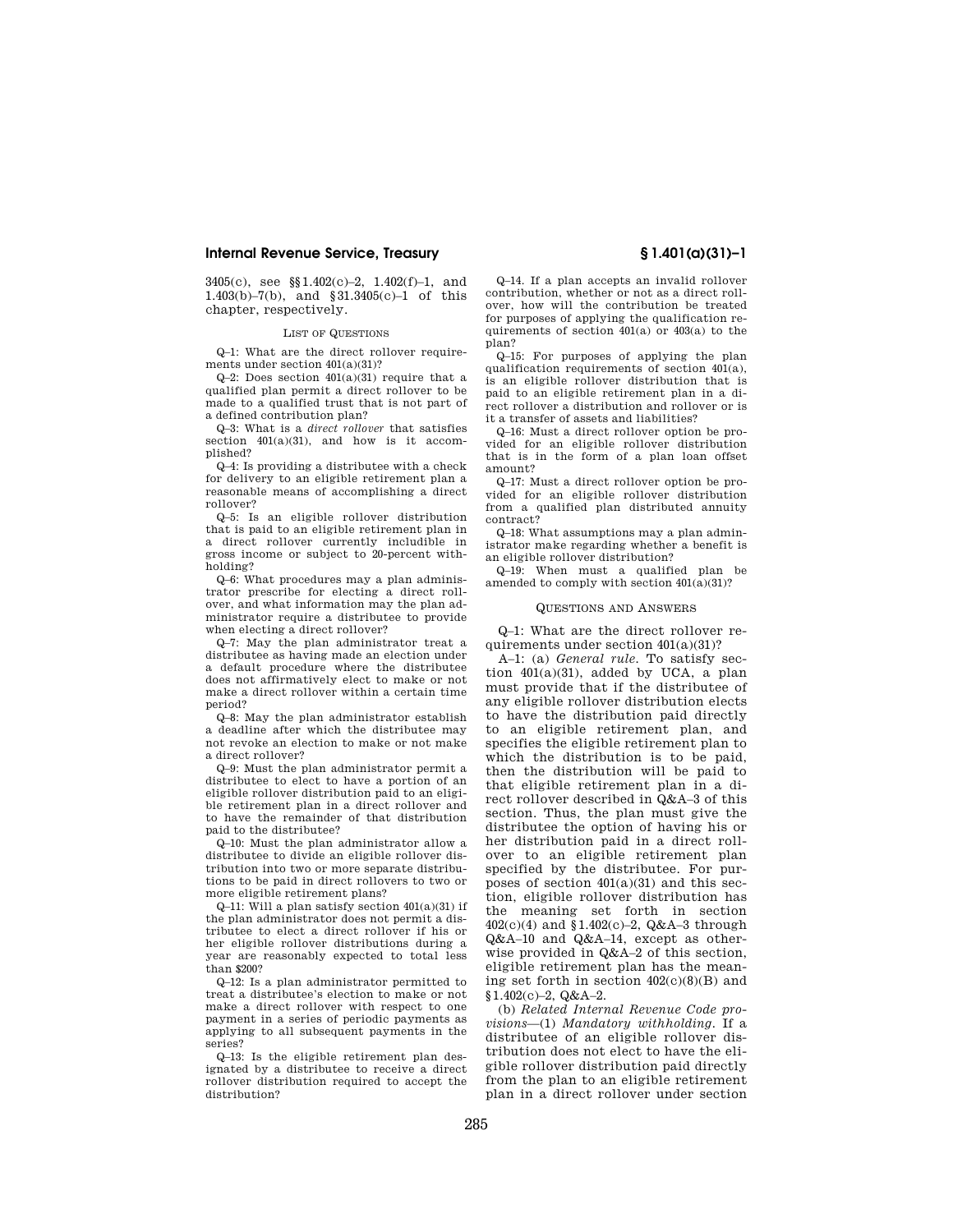401(a)(31), the eligible rollover distribution is subject to 20-percent income tax withholding under section 3405(c). See §31.3405(c)–1 of this chapter for guidance concerning the withholding requirements applicable to eligible rollover distributions.

(2) *Notice requirement.* Section 402(f) requires the plan administrator of a qualified plan to provide, within a reasonable period of time before making an eligible rollover distribution, a written explanation to the distributee of the distributee's right to elect a direct rollover and the withholding consequences of not making that election. The explanation also is required to provide certain other relevant information relating to the taxation of distributions. See §1.402(f)–1 for guidance concerning the written explanation required under section 402(f).

(3) *Section 403(b) annuities.* Section 403(b)(10) provides that requirements similar to those imposed by section 401(a)(31) apply to annuities described in section 403(b). See §1.403(b)–7(b) for guidance concerning the direct rollover requirements for distributions from annuities described in section 403(b).

(c) *Effective date*—(1) *Statutory effective date.* Section 401(a)(31) applies to eligible rollover distributions made on or after January 1, 1993.

(2) *Regulatory effective date.* This section applies to eligible rollover distributions made on or after October 19, 1995. For eligible rollover distributions made on or after January 1, 1993 and before October 19, 1995, §1.401(a)(31)–1T (as it appeared in the April 1, 1995 edition of 26 CFR part 1), applies. However, for any distribution made on or after January 1, 1993 but before October 19, 1995, a plan may satisfy section 401(a)(31) by substituting any or all provisions of this section for the corresponding provisions of  $$1.401(a)(31)$ -1T, if any.

Q–2: Does section 401(a)(31) require that a qualified plan permit a direct rollover to be made to a qualified trust that is not part of a defined contribution plan?

A–2: No. Section  $401(a)(31)(D)$  limits the types of qualified trusts that are treated as eligible retirement plans to defined contribution plans that accept eligible rollover distributions. There-

# **§ 1.401(a)(31)–1 26 CFR Ch. I (4–1–17 Edition)**

fore, although a plan is permitted, at a participant's election, to make a direct rollover to any type of eligible retirement plan, as defined in section 402(c)(8)(B) (including a defined benefit plan), a plan will not fail to satisfy section 401(a)(31) solely because the plan will not permit a direct rollover to a qualified trust that is part of a defined benefit plan. In contrast, if a distributee elects a direct rollover of an eligible rollover distribution to an annuity plan described in section 403(a), that distribution must be paid to the annuity plan, even if the recipient annuity plan is a defined benefit plan.

Q–3: What is a direct rollover that satisfies section  $401(a)(31)$ , and how is it accomplished?

A–3: A direct rollover that satisfies section  $401(a)(31)$  is an eligible rollover distribution that is paid directly to an eligible retirement plan for the benefit of the distributee. A direct rollover may be accomplished by any reasonable means of direct payment to an eligible retirement plan. Reasonable means of direct payment include, for example, a wire transfer or the mailing of a check to the eligible retirement plan. If payment is made by check, the check must be negotiable only by the trustee of the eligible retirement plan. If the payment is made by wire transfer, the wire transfer must be directed only to the trustee of the eligible retirement plan. In the case of an eligible retirement plan that does not have a trustee (such as a custodial individual retirement account or an individual retirement annuity), the custodian of the plan or issuer of the contract under the plan, as appropriate, should be substituted for the trustee for purposes of this Q&A–3, and Q&A–4 of this section.

Q–4: Is providing a distributee with a check for delivery to an eligible retirement plan a reasonable means of accomplishing a direct rollover?

A–4: Providing the distributee with a check and instructing the distributee to deliver the check to the eligible retirement plan is a reasonable means of direct payment, provided that the check is made payable as follows: [Name of the trustee] as trustee of [name of the eligible retirement plan]. For example, if the name of the eligible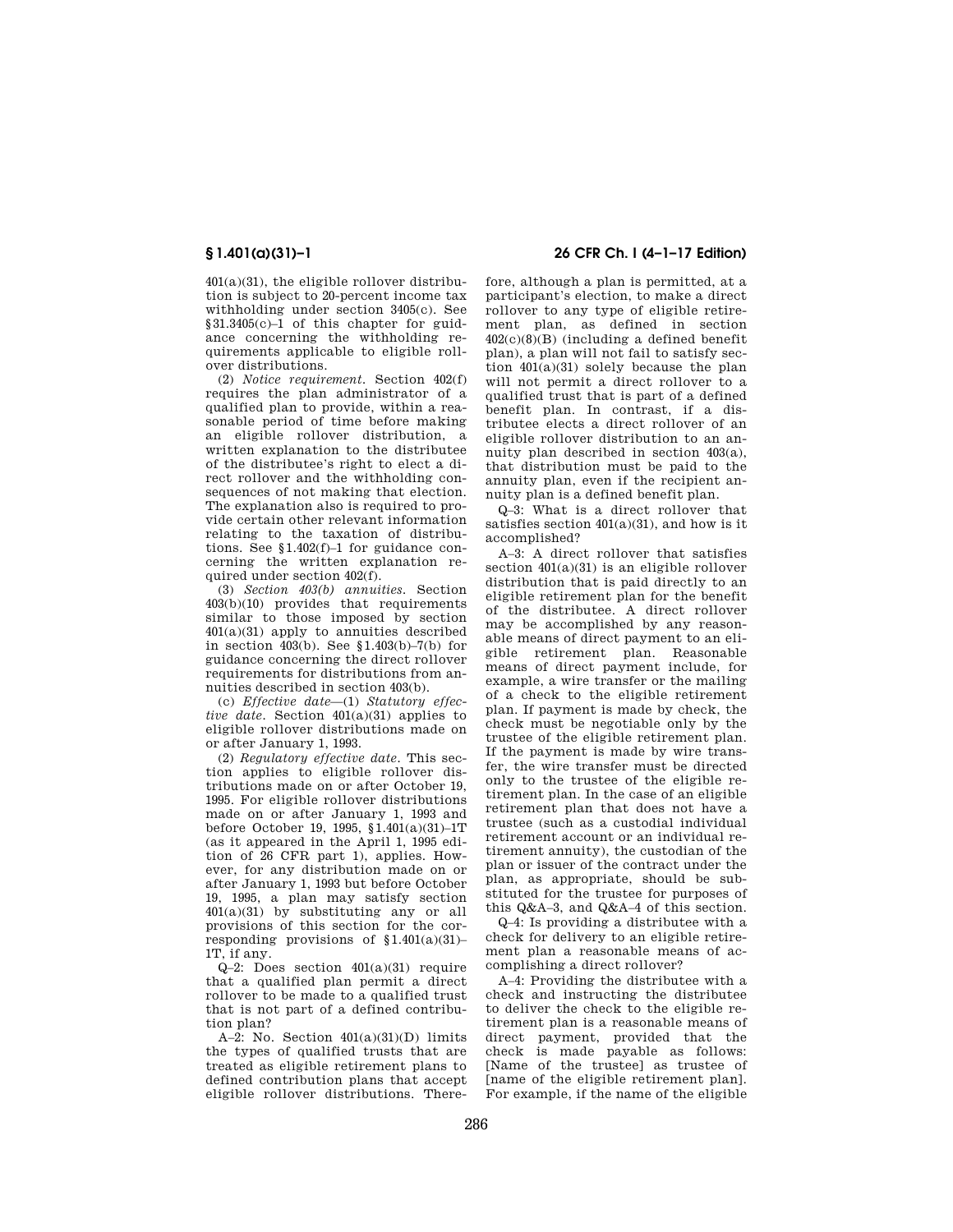retirement plan is ''Individual Retirement Account of John Q. Smith,'' and the name of the trustee is ''ABC Bank,'' the payee line of a check would read ''ABC Bank as trustee of Individual Retirement Account of John Q. Smith.'' Unless the name of the distributee is included in the name of the eligible retirement plan, the check also must indicate that it is for the benefit of the distributee. If the eligible retirement plan is not an individual retirement account or an individual retirement annuity, the payee line of the check need not identify the trustee by name. For example, the payee line of a check for the benefit of distributee Jane Doe might read, ''Trustee of XYZ Corporation Savings Plan FBO Jane Doe.''

Q–5: Is an eligible rollover distribution that is paid to an eligible retirement plan in a direct rollover currently includible in gross income or subject to 20-percent withholding?

A–5: No. An eligible rollover distribution that is paid to an eligible retirement plan in a direct rollover is not<br>currently includible in the includible distributee's gross income under section 402(c) and is exempt from the 20 percent withholding imposed under section 3405(c)(2). However, when any portion of the eligible rollover distribution is subsequently distributed from the eligible retirement plan, that portion will be includible in gross income to the extent required under section 402, 403, or 408.

Q–6: What procedures may a plan administrator prescribe for electing a direct rollover, and what information may the plan administrator require a distributee to provide when electing a direct rollover?

A–6: (a) *Permissible procedures.* Except as otherwise provided in paragraph (b) of this Q&A–6, the plan administrator may prescribe any procedure for a distributee to elect a direct rollover under section  $401(a)(31)$ , provided that the procedure is reasonable. The procedure may include any reasonable requirement for information or documentation from the distributee in addition to the items of adequate information specified in  $§31.3405(c)-1(b)$ , Q&A-7 of this chapter. For example, it would be reasonable for the plan administrator

to require that the distributee provide a statement from the designated recipient plan that the plan will accept the direct rollover for the benefit of the distributee and that the recipient plan is, or is intended to be, an individual retirement account, an individual retirement annuity, a qualified annuity plan described in section 403(a), or a qualified trust described in section 401(a), as applicable. In the case of a designated recipient plan that is a qualified trust, it also would be reasonable for the plan administrator to require a statement that the qualified trust is not excepted from the definition of an eligible retirement plan by section  $401(a)(31)(D)$  (i.e., is not a defined benefit plan).

(b) *Impermissible procedures.* A plan will fail to satisfy section  $401(a)(31)$  if the plan administrator prescribes any unreasonable procedure, or requires information or documentation, that effectively eliminates or substantially impairs the distributee's ability to elect a direct rollover. For example, it would effectively eliminate or substantially impair the distributee's ability to elect a direct rollover if the recipient plan required the distributee to obtain an opinion of counsel stating that the eligible retirement plan receiving the rollover is a qualified plan or individual retirement account. Similarly, it would effectively eliminate or substantially impair the distributee's ability to elect a direct rollover if the distributing plan required a letter from the recipient eligible retirement plan stating that, upon request by the distributing plan, the recipient plan will automatically return any direct rollover amount that the distributing plan advises the recipient plan was paid incorrectly. It would also effectively eliminate or substantially impair the distributee's ability to elect a direct rollover if the distributing plan required, as a condition for making a direct rollover, a letter from the recipient eligible retirement plan indemnifying the distributing plan for any liability arising from the distribution.

Q–7: May the plan administrator treat a distributee as having made an election under a default procedure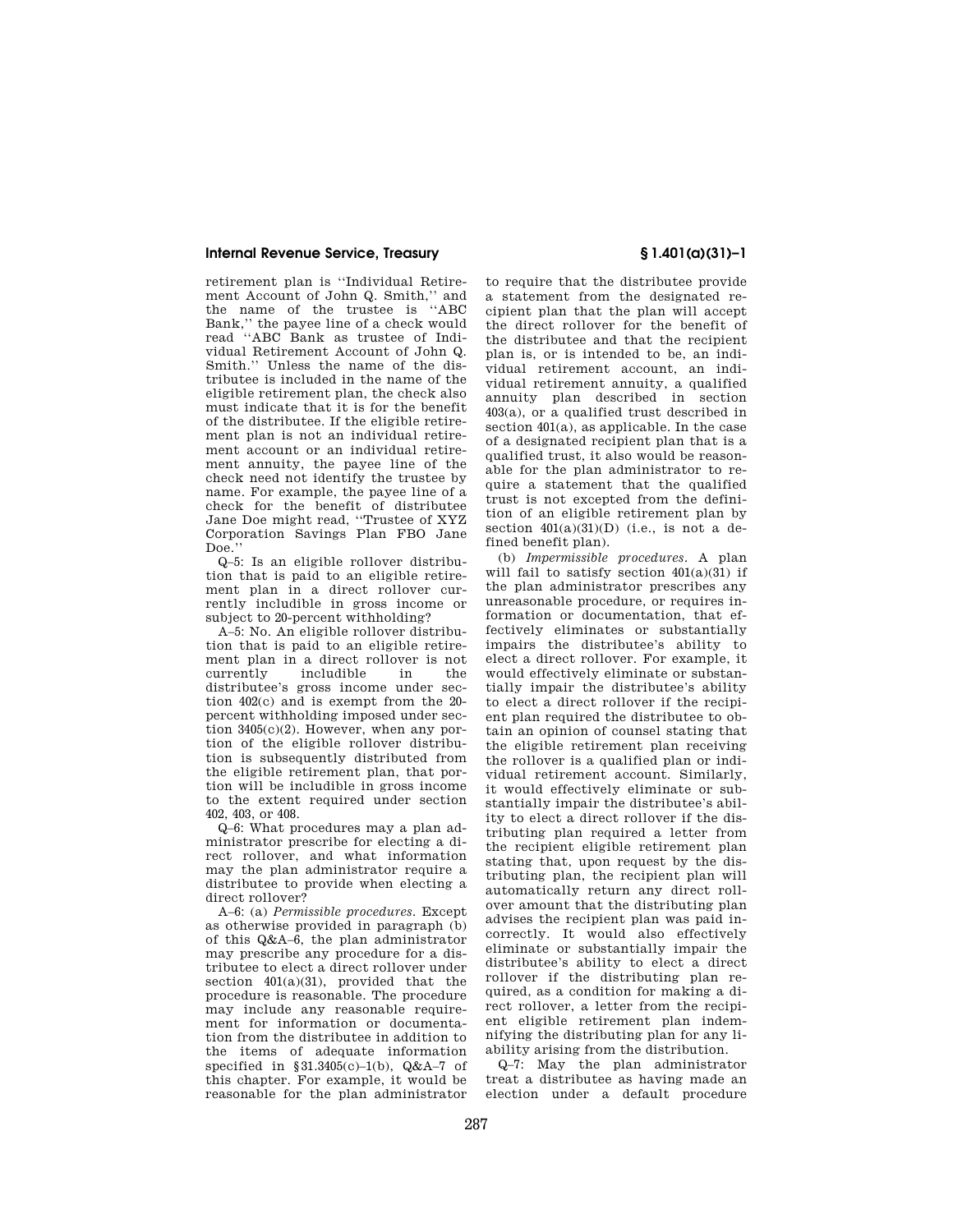where the distributee does not affirmatively elect to make or not make a direct rollover within a certain time period?

A–7: Yes, the plan administrator may establish a default procedure whereby any distributee who fails to make an affirmative election is treated as having either made or not made a direct rollover election. However, the plan administrator may not make a distribution under any default procedure unless the distributee has received an explanation of the default procedure and an explanation of the direct rollover option as required under section 402(f) and §1.402(f)–1, Q&A–1 and unless the timing requirements described in §1.402(f)–1, Q&A–2 and Q&A–3 have been satisfied with respect to the explanations of both the default procedure and the direct rollover option.

Q–8: May the plan administrator establish a deadline after which the distributee may not revoke an election to make or not make a direct rollover?

A–8: Yes, but the plan administrator is not permitted to prescribe any deadline or time period with respect to revocation of a direct rollover election that is more restrictive for the distributee than that which otherwise applies under the plan to revocation of the form of distribution elected by the distributee.

Q–9: Must the plan administrator permit a distributee to elect to have a portion of an eligible rollover distribution paid to an eligible retirement plan in a direct rollover and to have the remainder of that distribution paid to the distributee?

A–9: Yes, the plan administrator must permit a distributee to elect to have a portion of an eligible rollover distribution paid to an eligible retirement plan in a direct rollover and to have the remainder paid to the distributee. However, the plan administrator is permitted to require that, if the distributee elects to have only a portion of an eligible rollover distribution paid to an eligible retirement plan in a direct rollover, that portion be equal to at least a specified minimum amount, provided the specified minimum amount is less than or equal to \$500 or any greater amount as prescribed by the Commissioner in rev-

# **§ 1.401(a)(31)–1 26 CFR Ch. I (4–1–17 Edition)**

enue rulings, notices, and other guidance published in the Internal Revenue Bulletin. See  $§ 601.601(d)(2)(ii)(b)$  of this chapter. If the entire amount of the eligible rollover distribution is less than or equal to the specified minimum amount, the plan administrator need not allow the distributee to divide the distribution.

Q–10: Must the plan administrator allow a distributee to divide an eligible rollover distribution into two or more separate distributions to be paid in direct rollovers to two or more eligible retirement plans?

A–10: No. The plan administrator is not required (but is permitted) to allow the distributee to divide an eligible rollover distribution into separate distributions to be paid to two or more eligible retirement plans in direct rollovers. Thus, the plan administrator may require that the distributee select a single eligible retirement plan to which the eligible rollover distribution (or portion thereof) will be distributed in a direct rollover.

Q–11: Will a plan satisfy section  $401(a)(31)$  if the plan administrator does not permit a distributee to elect a direct rollover if his or her eligible rollover distributions during a year are reasonably expected to total less than \$200?

A–11: Yes. A plan will satisfy section  $401(a)(31)$  even though the plan administrator does not permit any distributee to elect a direct rollover with respect to eligible rollover distributions during a year that are reasonably expected to total less than \$200 or any lower minimum amount specified by the plan administrator. The rules described in  $§31.3405(c)-1$ ,  $Q&A-14$  of this chapter (relating to whether withholding under section 3405(c) is required for an eligible rollover distribution that is less than \$200) also apply for purposes of determining whether a direct rollover election under section 401(a)(31) must be provided for an eligible rollover distribution that is less than \$200 or the lower specified amount.

Q–12: Is a plan administrator permitted to treat a distributee's election to make or not make a direct rollover with respect to one payment in a series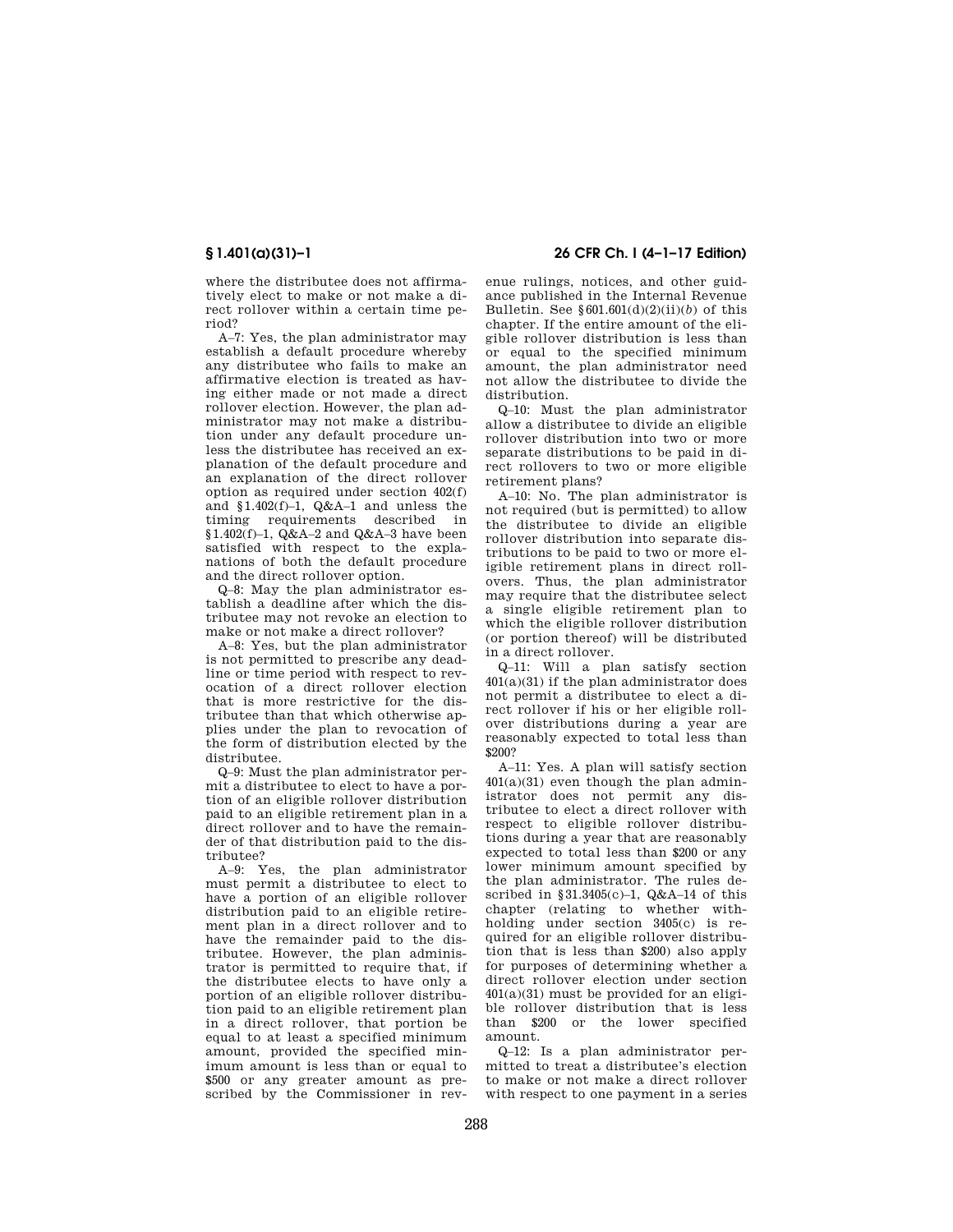of periodic payments as applying to all subsequent payments in the series?

A–12: (a) Yes. A plan administrator is permitted to treat a distributee's election to make or not make a direct rollover with respect to one payment in a series of periodic payments as applying to all subsequent payments in the series, provided that:

(1) The employee is permitted at any time to change, with respect to subsequent payments, a previous election to make or not make a direct rollover; and

(2) The written explanation provided under section 402(f) explains that the election to make or not make a direct rollover will apply to all future payments unless the employee subsequently changes the election.

(b) See  $$1.402(f)-1$ ,  $Q&A-3$  for further guidance concerning the rules for providing section 402(f) notices when eligible rollover distributions are made in a series of periodic payments.

Q–13: Is the eligible retirement plan designated by a distributee to receive a direct rollover distribution required to accept the distribution?

A–13: No. Although section  $401(a)(31)$ requires qualified plans to provide distributees the option to make a direct rollover of their eligible rollover distributions to an eligible retirement plan, it imposes no requirement that any eligible retirement plan accept rollovers. Thus, a plan can refuse to accept rollovers. Alternatively, a plan can limit the circumstances under which it will accept rollovers. For example, a plan can limit the types of plans from which it will accept a rollover or limit the types of assets it will accept in a rollover (such as accepting only cash or its equivalent).

Q–14. If a plan accepts an invalid rollover contribution, whether or not as a direct rollover, how will the contribution be treated for purposes of applying the qualification requirements of section  $401(a)$  or  $403(a)$  to the plan?

A–14. (a) *Acceptance of invalid rollover contribution.* If a plan accepts an invalid rollover contribution, the contribution will be treated, for purposes of applying the qualification requirements of section 401(a) or 403(a) to the receiving plan, as if it were a valid rollover contribution, if the following two

conditions are satisfied. First, when accepting the amount from the employee as a rollover contribution, the plan administrator of the receiving plan reasonably concludes that the contribution is a valid rollover contribution. While evidence that the distributing plan is the subject of a determination letter from the Commissioner indicating that the distributing plan is qualified would be useful to the receiving plan administrator in reasonably concluding that the contribution is a valid rollover contribution, it is not necessary for the distributing plan to have such a determination letter in order for the receiving plan administrator to reach that conclusion. Second, if the plan administrator of the receiving plan later determines that the contribution was an invalid rollover contribution, the amount of the invalid rollover contribution, plus any earnings attributable thereto, is distributed to the employee within a reasonable time after such determination.

(b) *Definitions.* For purposes of this Q&A–14:

(1) An *invalid rollover contribution* is an amount that is accepted by a plan as a rollover within the meaning of §1.402(c)–2, Q&A–1 (or as a rollover contribution within the meaning of section  $408(d)(3)(A)(ii)$  but that is not an eligible rollover distribution from a qualified plan (or an amount described in section  $408(d)(3)(A)(ii)$  or that does not satisfy the other requirements of section  $401(a)(31)$ ,  $402(c)$ , or  $408(d)(3)$  for treatment as a rollover or a rollover contribution.

(2) A *valid rollover contribution* is a contribution that is accepted by a plan as a rollover within the meaning of §1.402(c)–2, Q&A–1 or as a rollover contribution within the meaning of section 408(d)(3) and that satisfies the requirements of section  $401(a)(31)$ ,  $402(c)$ , or 408(d)(3) for treatment as a rollover or a rollover contribution.

(c) *Examples.* The provisions of paragraph (a) of this Q&A–14 are illustrated by the following examples:

*Example 1.* (i) Employer X maintains for its employees Plan M, a profit sharing plan qualified under section 401(a). Plan M provides that any employee of Employer X may make a rollover contribution to Plan M. Employee A is an employee of Employer X, will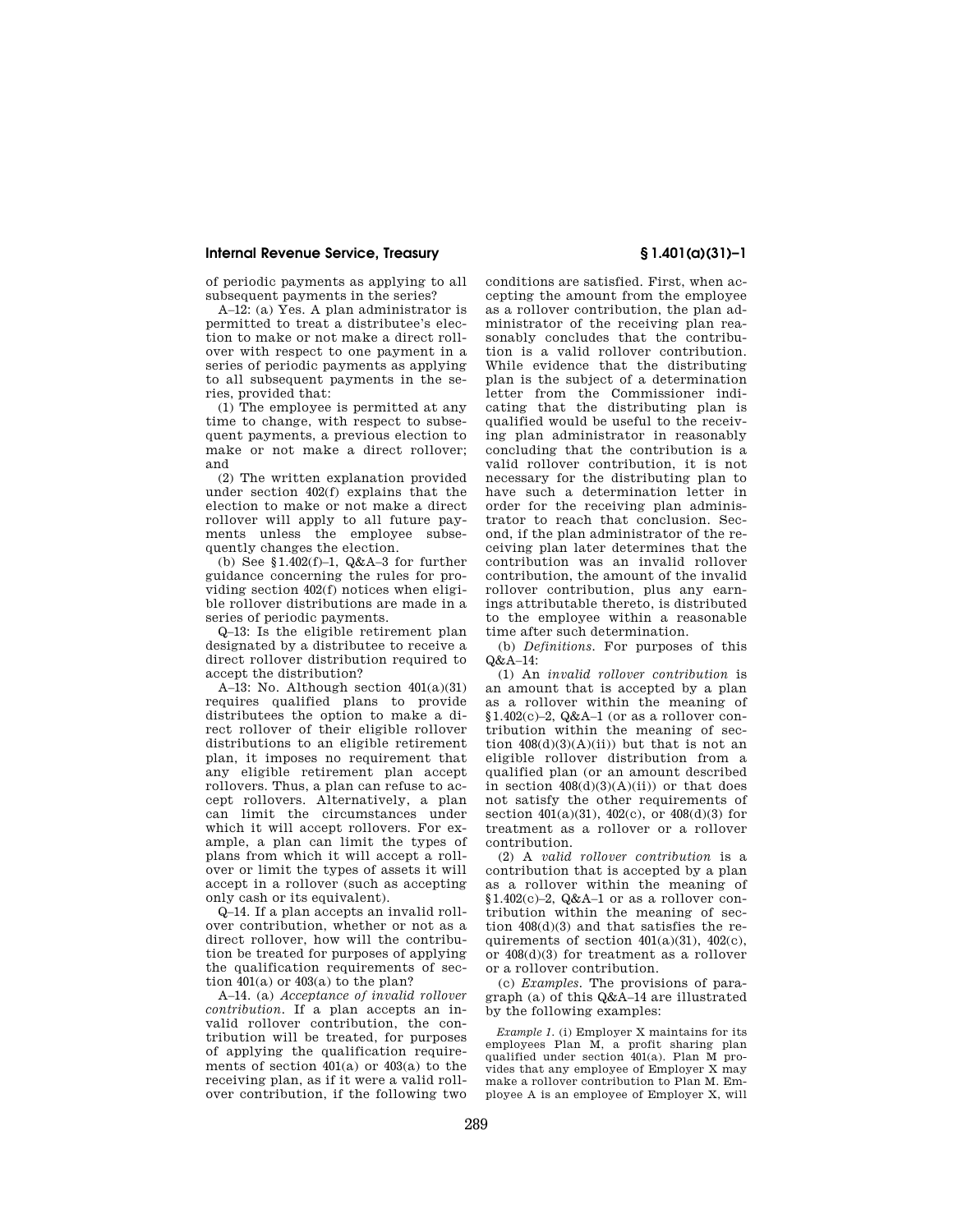not have attained age 701⁄2 by the end of the year, and has a vested account balance in Plan O (a plan maintained by Employee A's prior employer). Employee A elects a single sum distribution from Plan O and elects that it be paid to Plan M in a direct rollover.

(ii) Employee A provides the plan administrator of Plan M with a letter from the plan administrator of Plan O stating that Plan O has received a determination letter from the Commissioner indicating that Plan O is qualified.

(iii) Based upon such a letter, absent facts to the contrary, a plan administrator may reasonably conclude that Plan O is qualified and that the amount paid as a direct rollover is an eligible rollover distribution.

*Example 2.* (i) The facts are the same as *Example 1,* except that, instead of the letter provided in paragraph (ii) of *Example 1,* Employee A provides the plan administrator of Plan M with a letter from the plan administrator of Plan O representing that Plan O satisfies the requirements of section 401(a) (or representing that Plan O is intended to satisfy the requirements of section 401(a) and that the administrator of Plan O is not aware of any Plan O provision or operation that would result in the disqualification of Plan O).

(ii) Based upon such a letter, absent facts to the contrary, a plan administrator may reasonably conclude that Plan O is qualified and that the amount paid as a direct rollover is an eligible rollover distribution.

*Example 3.* (i) Same facts as *Example 1,* except that Employee A elects to receive the distribution from Plan O and wishes to make a rollover contribution described in section 402 rather than a direct rollover.

(ii) When making the rollover contribution, Employee A certifies that, to the best of Employee A's knowledge, Employee A is entitled to the distribution as an employee and not as a beneficiary, the distribution from Plan O to be contributed to Plan M is not one of a series of periodic payments, the distribution from Plan O was received by Employee A not more than 60 days before the date of the rollover contribution, and the entire amount of the rollover contribution would be includible in gross income if it were not being rolled over.

(iii) As support for these certifications, Employee A provides the plan administrator of Plan M with two statements from Plan O. The first is a letter from the plan administrator of Plan O, as described in *Example 1,*  stating that Plan O has received a determination letter from the Commissioner indicating that Plan O is qualified. The second is the distribution statement that accompanied the distribution check. The distribution statement indicates that the distribution is being made by Plan O to Employee A, indicates the gross amount of the distribution, and indicates the amount withheld as Fed-

# **§ 1.401(a)(31)–1 26 CFR Ch. I (4–1–17 Edition)**

eral income tax. The amount withheld as Federal income tax is 20 percent of the gross amount of the distribution. Employee A contributes to Plan M an amount not greater than the gross amount of the distribution stated in the letter from Plan O and the contribution is made within 60 days of the date of the distribution statement from Plan O.

(iv) Based on the certifications and documentation provided by Employee A, absent facts to the contrary, a plan administrator may reasonably conclude that Plan O is qualified and that the distribution otherwise satisfies the requirements of section 402(c) for treatment as a rollover contribution.

*Example 4.* (i) The facts are the same as in *Example 3,* except that, rather than contributing the distribution from Plan O to Plan M, Employee A contributes the distribution from Plan O to IRA P, an individual retirement account described in section 408(a). After the contribution of the distribution from Plan O to IRA P, but before the year in which Employee A attains age  $70\frac{1}{2}$ , Employee A requests a distribution from IRA P and decides to contribute it to Plan M as a rollover contribution. To make the rollover contribution, Employee A endorses the check received from IRA P as payable to Plan M.

(ii) In addition to providing the certifications described in *Example 3* with respect to the distribution from Plan O, Employee A certifies that, to the best of Employee A's knowledge, the contribution to IRA P was not made more than 60 days after the date Employee A received the distribution from Plan O, no amount other than the distribution from Plan O has been contributed to IRA P, and the distribution from IRA P was received not more than 60 days earlier than the rollover contribution to Plan M.

(iii) As support for these certifications, in addition to the two statements from Plan O described in *Example 3,* Employee A provides copies of statements from IRA P. The statements indicate that the account is identified as an IRA, the account was established within 60 days of the date of the letter from Plan O informing Employee A that an amount had been distributed, and the opening balance in the IRA does not exceed the amount of the distribution described in the letter from Plan O. There is no indication in the statements that any additional contributions have been made to IRA P since the account was opened. The date on the check from IRA P is less than 60 days before the date that Employee A makes the contribution to Plan M.

(iv) Based on the certifications and documentation provided by Employee A, absent facts to the contrary, a plan administrator may reasonably conclude that Plan O is qualified and that the contribution by Employee A is a rollover contribution described in section 408(d)(3)(A)(ii) that satisfies the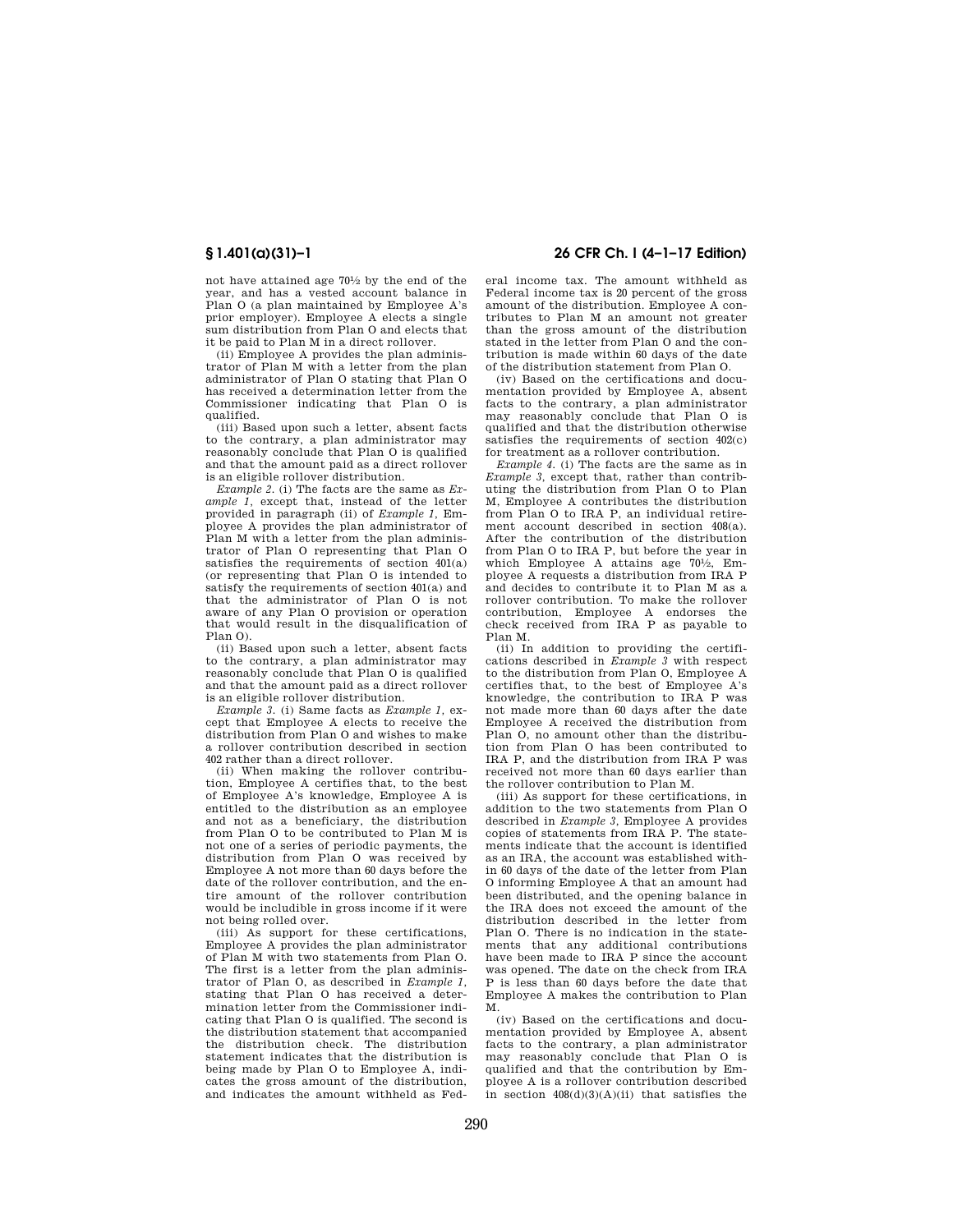other requirements of section 408(d)(3) for treatment as a rollover contribution.

Q–15: For purposes of applying the plan qualification requirements of section 401(a), is an eligible rollover distribution that is paid to an eligible retirement plan in a direct rollover a distribution and rollover or is it a transfer of assets and liabilities?

A–15: For purposes of applying the plan qualification requirements of section 401(a), a direct rollover is a distribution and rollover of the eligible rollover distribution and not a transfer of assets and liabilities. For example, if the consent requirements under section 411(a)(11) or sections 401(a)(11) and 417(a)(2) apply to the distribution, they must be satisfied before the eligible rollover distribution may be distributed in a direct rollover. Similarly, the direct rollover is not a transfer of assets and liabilities that must satisfy the requirements of section 414(l). Finally, a direct rollover is not a transfer of benefits for purposes of applying the requirements under section  $411(d)(6)$ , as described in §1.411(d)–4, Q&A–3. Therefore, for example, the eligible retirement plan is not required to provide, with respect to amounts paid to it in a direct rollover, the same optional forms of benefits that were provided under the plan that made the direct rollover. The direct rollover requirements of section 401(a)(31) do not affect the ability of a qualified plan to make an elective or nonelective transfer of assets and liabilities to another qualified plan in accordance with applicable law (such as section 414(l)).

Q–16: Must a direct rollover option be provided for an eligible rollover distribution that is in the form of a plan loan offset amount?

A–16: A plan will not fail to satisfy section  $401(a)(31)$  merely because the plan does not permit a distributee to elect a direct rollover of an eligible rollover distribution in the form of a plan loan offset amount. Section  $1.402(c)-2(b)$ , Q&A-9 defines a plan loan offset amount, in general, as a distribution that occurs when, under the terms governing a plan loan, the participant's accrued benefit is reduced (offset) in order to repay the loan. A plan administrator is permitted to allow a direct rollover of a participant note for a plan

loan to a qualified trust described in section  $401(a)$  or a qualified annuity plan described in section 403(a). See §1.402(c)–2, Q&A–9 for examples illustrating the rules for plan loan offset amounts that are set forth in this Q&A–16. See §31.3405(c)–1, Q&A–11 of this chapter for guidance concerning special withholding rules that apply to a distribution in the form of a plan loan offset amount.

Q–17: Must a direct rollover option be provided for an eligible rollover distribution from a qualified plan distributed annuity contract?

A–17: Yes. If any amount to be distributed under a qualified plan distributed annuity contract is an eligible rollover distribution (in accordance with  $$1.402(c)-2)$ ,  $Q&A-10$  the annuity contract must satisfy section 401(a)(31) in the same manner as a qualified plan under section  $401(a)$ . Section  $1.402(c)-2$ , Q&A–10 defines a qualified plan distributed annuity contract as an annuity contract purchased for a participant, and distributed to the participant, by a qualified plan. In the case of a qualified plan distributed annuity contract, the payor under the contract is treated as the plan administrator. See §31.3405(c)– 1, Q&A–13 of this chapter concerning the application of mandatory 20-percent withholding requirements to distributions from a qualified plan distributed annuity contract.

Q–18: What assumptions may a plan administrator make regarding whether a benefit is an eligible rollover distribution?

A–18: (a) *General rule.* For purposes of section 401(a)(31), a plan administrator may make the assumptions described in paragraphs (b) and (c) of this Q&A– 18 in determining the amount of a distribution that is an eligible rollover distribution for which a direct rollover option must be provided. Section 31.3405(c)–1, Q&A–10 of this chapter provides assumptions for purposes of complying with section 3405(c). See  $§1.402(c)-2, Q&A-15$  concerning the effect of these assumptions for purposes of section 402(c).

(b) *\$5,000 death benefit.* A plan administrator is permitted to assume that a distribution from the plan that qualifies for the \$5,000 death benefit exclusion under section 101(b) is the only